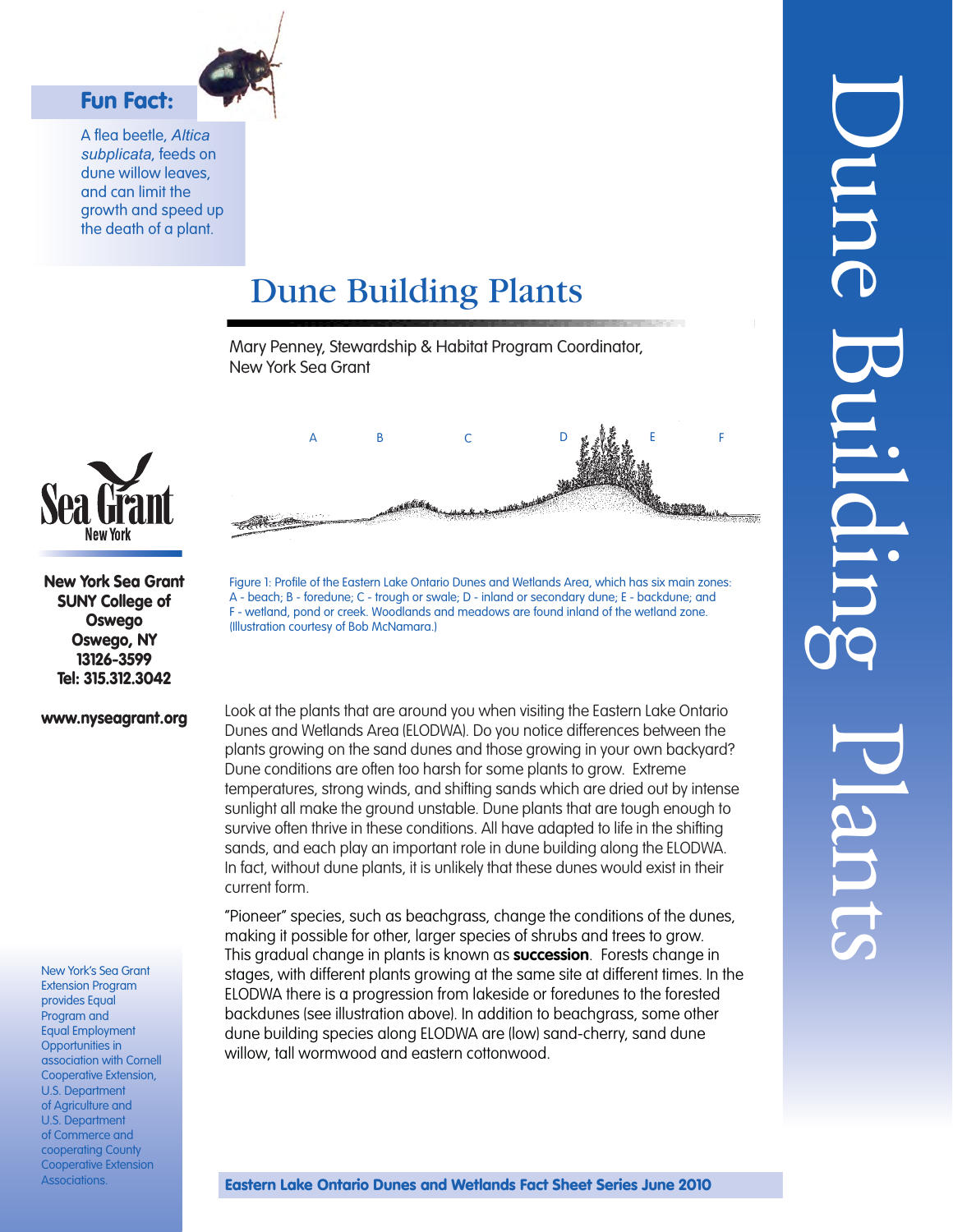# **Five common dune building plants of Lake Ontario**

### *What is beachgrass?*

Beachgrass is the true pioneering plant of the sand dune environment. It stabilizes the dunes by holding the sand in place and changes the environment by retaining moisture and nutrients. Other plant species can then colonize the area because of these changes.

Two varieties of beachgrass are found along the dunes of eastern Lake Ontario, Champlain beachgrass and American beachgrass. Champlain beachgrass is a native dune builder of the ELODWA, and can be recognized by its early to mid-summer bloom. This strain of beachgrass blooms around July 4th, as compared to the more common and larger (non-native) American beachgrass, which blooms around Labor Day.

Long underground **rhizomes** produce clumps of beachgrass plants often in a straight line. The clumps of beachgrass have long, slender shoots (leaves) and can grow two to three feet tall. Tall "spikes" that are packed with seeds grow while the plant is in bloom. Beachgrass is a perennial plant, meaning it does not die after one year of growth. The constant burial by sand encourages beachgrass growth in two directions: horizontal and vertical.



Vertical and horizontal growth allows beachgrass to trap sand, and stabilize the dune. Underground, beachgrass grows rhizomes and roots. Rhizomes are "runners" that grow horizontal to the surface. From the rhizomes new shoots grow vertically through the sand. Rhizomes are sometimes responsible for up to a foot of horizontal growth each year. With the hot, dry conditions that exist on the dunes where seeds are less effective, rhizomes are the primary mode of reproduction for beachgrass.

### *Where is beachgrass found?*

Champlain beachgrass (our native variety of beachgrass) is found only along the shores of the St. Lawrence River and Lakes Champlain and Ontario. Beachgrass grows mainly on top and on the lake-side of sand dunes. Locally you can see beachgrass at all the dunes that have public access along ELODWA, where the growth of this pioneer plant species helps stabilize the sand and create the necessary conditions for other dune building plants.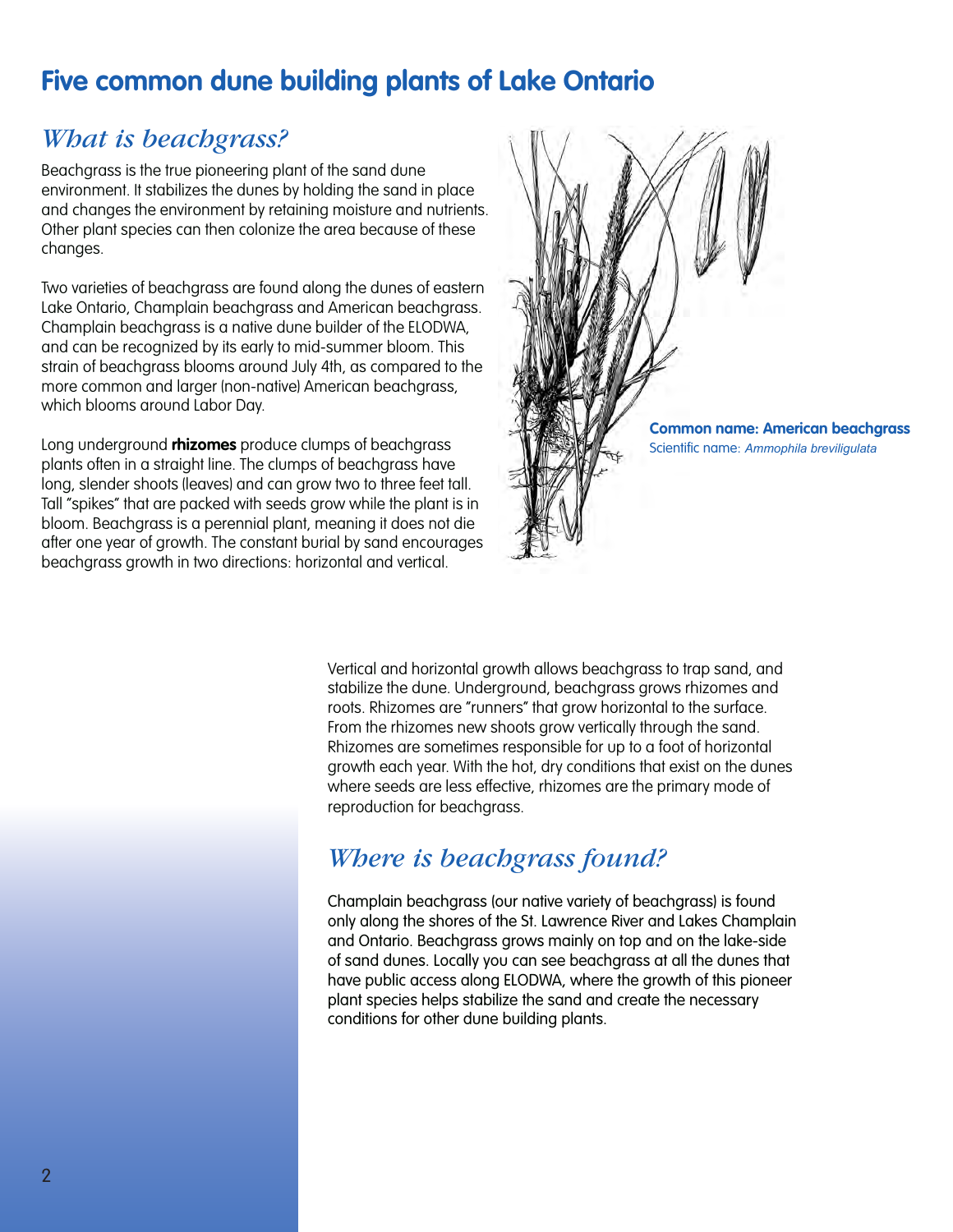### *What is low sand-cherry?*

Low sand-cherry, or sand cherry, looks like a small pathetic shrub that rarely grows taller than three or four feet. Despite the plant's thin appearance, its roots are great at trapping and holding the sands of smaller dunes in place.

When visiting the dunes in early June, look for sand cherry's delicate white flowers. Each flower has five petals, which appear before the lance-shaped green leaves of this plant have grown. Dark red-black fruit appears in the summer that ripens from August to September. While some birds and small mammals calling the dunes home eat these cherries, they should not be eaten by people.

# *Where is low sand-cherry found?*

Sand cherry is an extremely rare plant. The variety found on the dunes along the ELODWA is a New York State endangered species and grows naturally in Clinton, Hamilton, Jefferson and Oswego **Counties** 

Sand cherry grows on the foredunes, which are the small dunes nearest to the shore of Lake Ontario. Commonly you will find these plants growing in clusters. While visiting the ELODWA you can see sand cherry at Black Pond Wildlife Management Area at the raised boardwalk towards Lake Ontario.



**Common name: sandcherry** Scientific name: *Prunus pumila* L. -

# **Illustration Credits:**

#### **Common name: American beachgrass**

Scientific name: *Ammophila breviligulata* Fernald - USDA-NRCS PLANTS Database /Hitchcock, A.S. (rev. A. Chase). 1950. Manual of the grasses of the United States. USDA Miscellaneous Publication No. 200. Washington, DC.

#### **Common name: sandcherry**

Scientific name: *Prunus pumila* L. USDA-NRCS PLANTS Database/Britton, N.L., and A. Brown. 1913. An illustrated flora of the northern United States, Canada and the British Possessions. Vol. 2: 326.

#### **Common name: sand dune willow or heartleaf willow**

Scientific name: *Salix cordata* (Michx.) USDA-NRCS PLANTS Database/Britton, N.L., and A. Brown. 1913. An illustrated flora of the northern United States, Canada and the British Possessions. Vol. 1: 597.

#### **Common name: tall wormwood**

Scientific name: *Artemisia campestris* L. ssp. *caudata* (Michx.) H.M. Hall & Clem. - field sagewort USDA-NRCS PLANTS Database/Britton, N.L., and A. Brown. 1913. An illustrated flora of the northern United States, Canada and the British Possessions. Vol. 3: 523.

#### **Common name: eastern cottonwood**

Scientific name: *Populus deltoides* Bartram ex Marsh. USDA-NRCS PLANTS Database/USDA NRCS. Wetland flora: Field office illustrated guide to plant species. USDA Natural Resources Conservation Service.

#### **Common name: eastern cottonwood**

Scientific name *Populus deltoides* Bartram ex Marsh. USDA-NRCS PLANTS Database/Britton, N.L., and A. Brown. 1913. An illustrated flora of the northern United States, Canada and the British Possessions. Vol. 1: 590.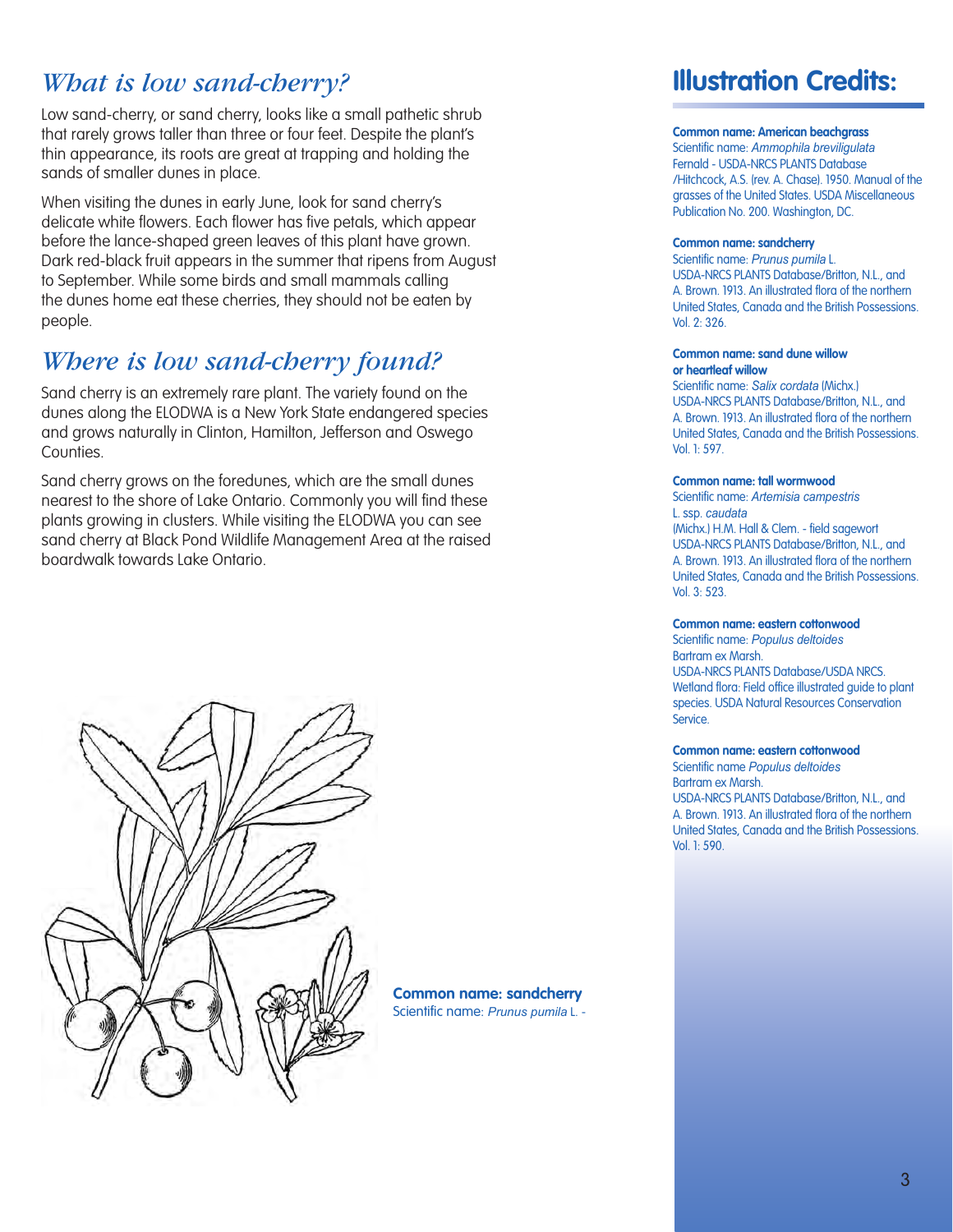## *What is sand dune willow?*

Sand dune willow is a rare shrub that typically grows three to six feet tall and sometimes as tall as 12 feet! The lance-shaped leaves of this shrub are 1.2-2.4 inches long, are pointed at the tip and heart-shaped at the base. Leaves grow from the tops of stems that are a dark reddish color. These leaves are covered with small white hairs that turn areen with age. All the small hairs help sand dune willow retain water in the hot dry dune environment.

April is a great time to see sand dune willow. In the spring sand dune willow produces flowers, called catkins, resembling pussy willows. Catkins are visible before the leaves. In early summer, the catkins grow long and fuzzy; these are the seed-bearing fruits.



**Common name: sand dune willow or heartleaf willow**  Scientific name: *Salix cordata* (Michx.)

### *Where is sand dune willow found?*

In New York State, sand dune willow is an endangered species, and is found only along beaches and sand dunes of eastern Lake Ontario. It can also found along some dunes of other Great Lakes, Canada, and Northern Maine.

In the ELODWA, sand dune willow grows on the foredunes where there is plenty of sun and sand with some organic content. A good place to see it is at the bird viewing area at Sandy Pond Beach Natural Area.

#### Fun Fact:

Tall wormwood is a plant that has had many medicinal uses throughout the years. It has been used as a general cure-all to treat several different problems, such as colds and coughs, scalp infections, sore eyes, and upset stomachs.

### *What is tall wormwood?*

You can see tall wormwood in many sizes along the eastern Lake Ontario dunes. This plant ranges from 4 to 40 inches tall. It begins growing in early summer, producing a small seedling with lacy light gray-green leaves.

With multiple physical stages, it may seem like the important processes are occurring aboveground, but there is much happening below the ground, too. Under the sand is where tall wormwood stores food in a large **taproot**. For several years it may overwinter, which is an adaptation that allows plants to remain alive during times of slowed growth while they store energy and prepare to bloom.

Tall wormwood is a plant that blooms only once in its life. It may take several years to bloom before dying. When enough energy has been stored, the plant will "bolt," quickly sending

up a tall stalk loaded with small greenish flowers. Bolting, or blooming, occurs in the late summer. After the plant has bloomed and produced its windblown seeds, it turns brown and dies.

# *Where is tall wormwood found?*

Tall wormwood is found throughout the eastern Lake Ontario natural beach areas, as well as along the Atlantic Coast. Locally, tall wormwood grows in single clumps in the foredunes, often among beachgrass. While visiting the area, see if you can identify the various stages of this interesting plant.

#### **Common name: tall wormwood**

Scientific name: *Artemisia campestris* L. ssp. *caudata* (Michx.)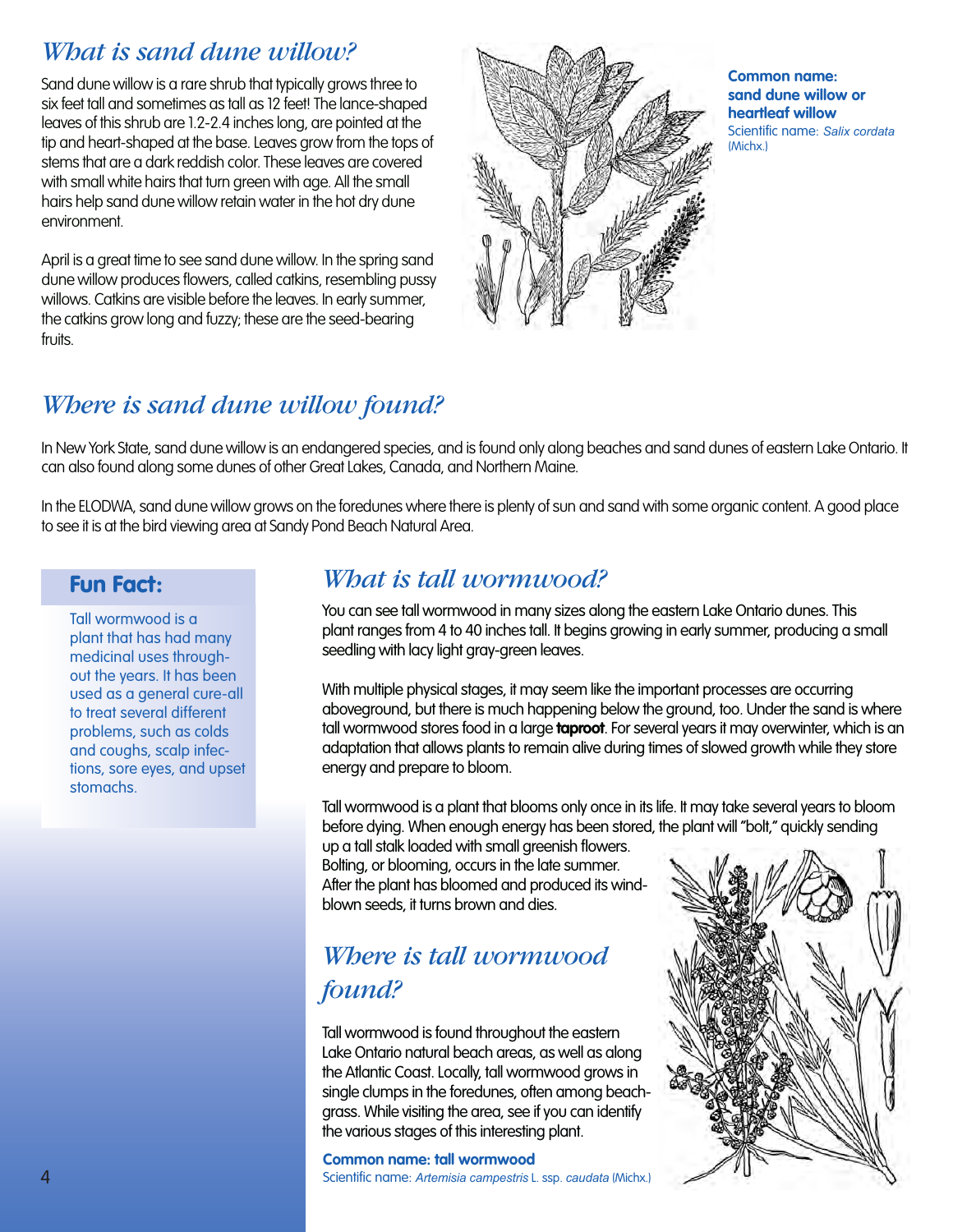

**Common name: eastern cottonwood** Scientific name: *Populus deltoides* Bartram ex Marsh.



**Common name: eastern cottonwood** Scientific name: *Populus deltoides* Bartram ex Marsh.

#### *What are eastern cottonwoods?*

Many people may not expect trees to survive the harsh dune conditions, but you will see eastern cottonwood along the ELODWA. These trees are the primary dune colonizing tree species along the ELODWA. These are fast-growing trees. Imagine a tree growing 80 to 100 feet tall, and three to four feet wide on sand! Although these trees grow very large, they do not live very long. Generally eastern cottonwoods live about 80 years, a short period of time for such a large tree. When young, the bark of the eastern cottonwood is gray to yellow-green and smooth. The bark turns gray and develops deep ridges as the tree ages.

Many tree species cannot survive the stress of their trunks being buried; this is not true for the eastern cottonwood. These special trees can be buried by sand and even sprout new roots from their trunks for support. When you see these trees on top of the eastern Lake Ontario dunes, there will typically be others nearby building and stabilizing the dune. Cottonwoods are the only dune building trees along the eastern shore of Lake Ontario, making them a welcome addition to the dune system.

Cottonwoods get their name from the large number of cottony seeds released in June. Lightweight seeds are carried by wind, and will only grow in suitable conditions. Seeds live about five days. If they land in a damp area and are not disturbed for a few days, they can germinate. Often this happens along the edge of the wave line at the beach.

#### *Where are eastern cottonwood found?*

Eastern cottonwoods are found throughout the eastern United States, stretching into the midwestern United States in a variety of habitats. In the ELODWA, eastern cottonwoods are commonly seen at the top of dunes (Figure 1, Zone D), where they serve as a dune stabilizing species.

#### Fun Fact:

The eastern cottonwood grows extremely fast, creating large amounts of wood very quickly. This lightweight, soft wood is used mostly for making paper products. However, its ability to grow quickly has led to the exploration of using this tree as a possible source of renewable fuel in the future.